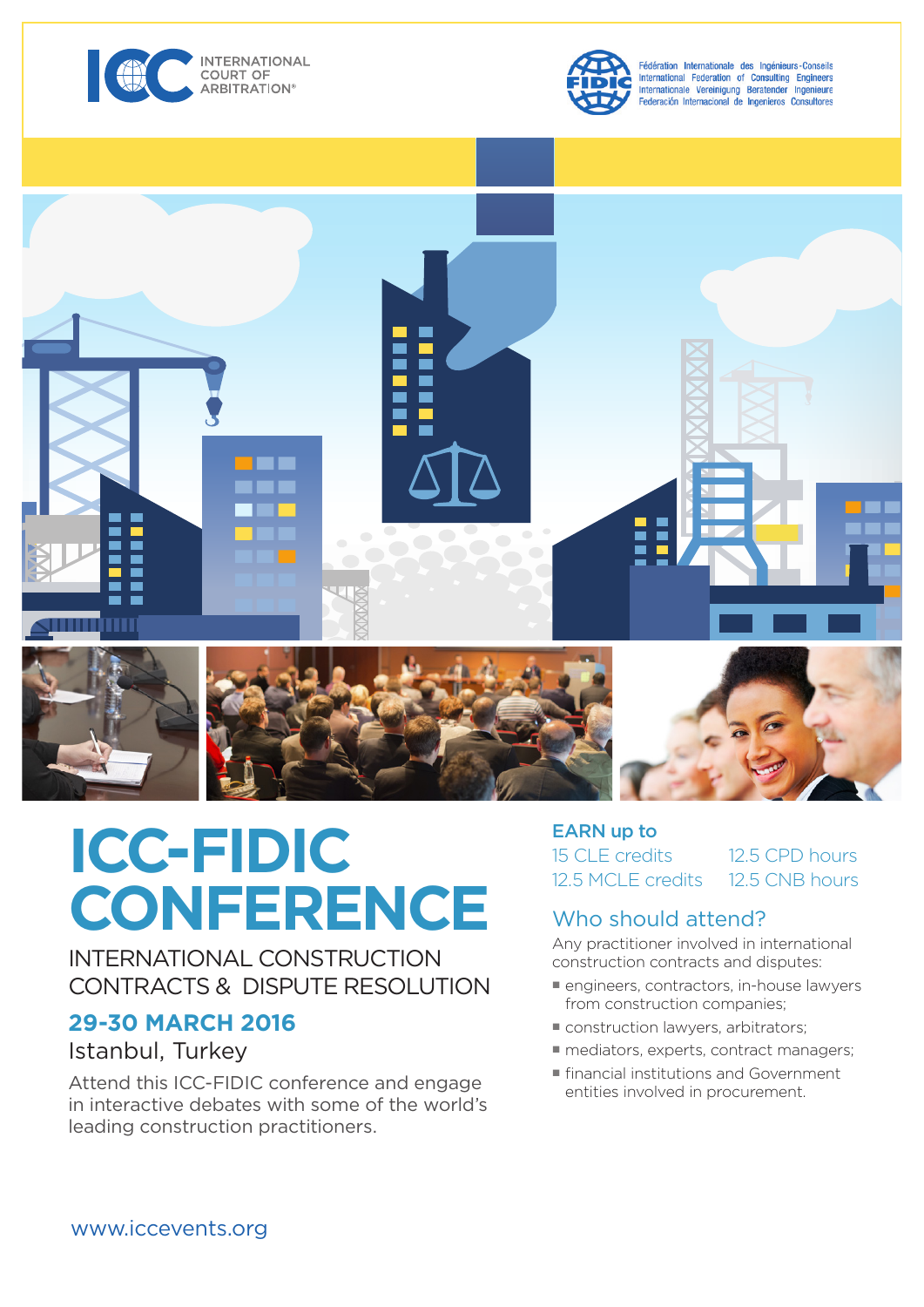# FIDIC CONTRACTS — CLAIMS AND DISPUTES UNDER INTERNATIONAL CONSTRUCTION CONTRACTS

DAY 1 29 MARCH

## CHAIR OF THE FIRST DAY

**Christopher Seppälä**, Partner, White & Case LLP, France; FIDIC's Observer, ICC International Court of Arbitration; Member, ICC Institute of World Business Law; Legal Advisor, Contracts Committee, FIDIC

## 08.00-09.00 > REGISTRATION

## 09.00-09.15 > WELCOME ADDRESS BY ICC TURKEY

**Ziya Akinci**, Founding Partner, Akinci Law Office, Turkey; Member, ICC International Court of Arbitration; Member of the Executive Board, ICC Turkey

### 09.15-09.30 WELCOME BY THE CHAIR OF THE FIRST DAY

## 09.30-11.00 > INTRODUCTION TO FIDIC AND ITS FORMS OF CONTRACT

- Background and principles of FIDIC
- Description and comparison of the Red, Yellow and Silver Books
- Documents forming FIDIC forms
- FIDIC Procurement Procedures Guide
- Questions and answers

## 11.15-12.00 > ISSUES WITH THE USE OF FIDIC CONTRACTS IN TURKEY AND THE MIDDLE EAST

- The interplay between local public works law and FIDIC contracts
- Hardship and "théorie de l'imprévision"
- Public policy and FIDIC contracts

**François Baillon**, Commercial Director, FIDIC, Geneva **Aisha Nadar**, Senior Consultant, Procurement and

Dispute Resolution, Advokatfirman Runeland, Sweden

**Waleed M. El Nemr**, Contracts Director, Africa, Hill International, Egypt

**Levent Irmak**, Principal and Founder,MC2 MODERN Construction Consulting, Turkey

**Munther M. Saket**, Deputy Managing Director, Allied Planning & Engineering Corporation, Jordan

## 12.00-12.30 > NUCLEAR PROJECTS - DISTINCTIVE FEATURES

#### **Christopher Seppälä**

- 12.30-13.00 Questions and answers
- 13:00-14:30 > LUNCH

## 14.30-15.45 CLAIMS AND DISPUTE RESOLUTION PROCEDURES UNDER FIDIC CONTRACTS

- Notices of claims
- Particulars' of the claim
- Definition of dispute and Dispute Resolution Procedures under FIDIC contracts

Questions and answers

## 16.15-17.30 ADVANTAGES OF DISPUTE BOARDS

- Introduction to Dispute Adjudication Boards (DABs) Murray Armes, Director, Sense Studio Limited, United under FIDIC
- The new ICC Dispute Board Rules
- Recent developments and positive results of DABs in Turkey and Middle East
- Overview of recent infrastructure projects opting for FIDIC DABs

Questions and answers

**David Brown**, Partner, Clyde & Co, France; Council Member, ICC Institute of World Business Law **Malcolm Kelly**, Director, M Kelly Consulting Ltd, United

Kingdom

**Ali Yesilirmak**, Associate Professor, İstanbul Sehir University Law School, Turkey

Kingdom

**Špela Košak**\*, Manager, ICC International Centre for ADR, Paris

**Aisha Nadar**

**Jim Perry**, Partner, PS Consulting, France

## 17.30-19.00 > COCKTAIL RECEPTION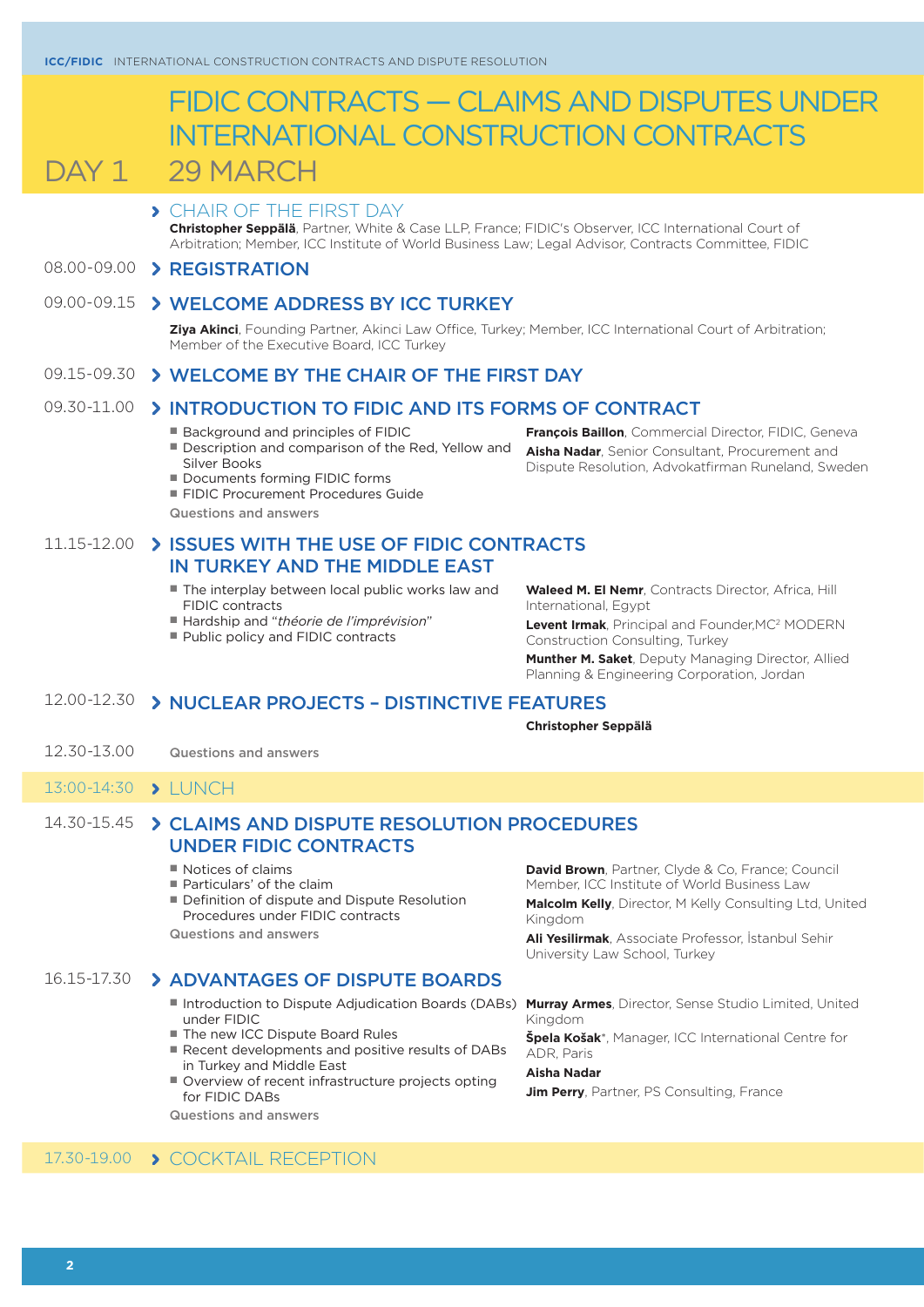## ICC ARBITRATION IN CONSTRUCTION MATTERS DAY 2 30 MARCH

#### CHAIR OF THE SECOND DAY **Alexis Mourre**, President, ICC International Court of Arbitration, Paris

## 08.00-09.15 *OPTIONAL BREAKFAST: LET'S TALK ABOUT COSTS!*

The ICC Commission on Arbitration and ADR will present its new Report entitled "Decisions on costs in international arbitration".

**Bennar Balkaya**, Partner, BennArb Law Firm, Turkey **Alexander Fessas** , Managing Counsel, ICC International Court of Arbitration, Paris **Alexis Mourre**

## 09.30-09.45 > WELCOME BY THE CHAIRMAN OF THE SECOND DAY

An introduction to the ICC International Court of Arbitration, the 2012 ICC Rules and the ICC International Centre for ADR. ICC experience under FIDIC contracts and on construction disputes.

#### 09.45-11.00 > JURISDICTIONAL ISSUES IN CONSTRUCTION ARBITRATIONS

- Issues related to multi-party/multi-contract arbitrations in the context of construction disputes
- Jurisdictional issues with respect to multi-tiered dispute resolution clauses in the context of construction disputes
- Application of the 2012 ICC provisions on joinder, multiple parties, multiple contracts and consolidation to the FIDIC contracts Questions and answers

**Philip Dunham**, Partner, Dechert LLP, France **Ziva Filipic**, Counsel, ICC International Court of Arbitration, Paris

**Murat Karkın**, Co-Managing Partner, YükselKarkınKüçük Attorney Partnership, Turkey

## 11.15-12.45 > ROUNDTABLE: EFFECTIVE MANAGEMENT AND SETTLEMENT OF CONSTRUCTION DISPUTES PRIOR TO AND DURING THE ARBITRATION

#### ■ Pre-arbitration:

Strategic considerations and the role of claims management; Pre-arbitral options: dispute boards, settlement negotiations, adjudication, mediation, ICC Emergency Arbitrator

■ Effective case management in arbitration: Early determination of issues and bifurcation; Cost/ benefit analysis in production of evidence Questions and answers

**David Brown**

**Kurtcebe Noyan Göksu**, Partner, Göksu Avukatlık Bürosu; Pinsent Masons LLP, Turkey

**Wolfgang Kühn**, Senior Partner, Heuking Kühn Lüer Wojtek, Germany

**Marianne C Ramey**, Founding Member, Project Advisors International LLC, United States

Moderator: **Alexander Fessas**

## 12.45-14.15 > LUNCH

## 14.15-15.30 > HOT TOPICS RELATED TO CONSTRUCTION CASES

- Additional works
- Penalty clauses
- Suspension and termination

**Yasemin Çetinel**, Founding Partner, Çetinel Law Firm, Turkey **Paul Gelinas**, Independent Arbitrator, France; Council Member, ICC Institute of World Business Law **Basar Sahin**, Director, ICM Consulting, Turkey

## 15.30-15.50 > PROPOSED CHANGES TO THE UNIDROIT PRINCIPLES OF INTERNATIONAL COMMERCIAL CONTRACTS TO DEAL WITH LONG-TERM CONTRACTS

#### **Christopher Seppälä**

## 16.15-17.45 > ENFORCEMENT OF AWARDS IN TURKEY AND THE MIDDLE EAST

Overview of enforcement practices in Turkey, Middle East and CIS countries Questions and answers

**Ziya Akinci**, Founding Partner, Akinci Law Office, Turkey; Member, ICC International Court of Arbitration; Member of the Executive Board, ICC Turkey

**Ilya Nikiforov**, Managing Partner, Egorov, Puginsky, Afanasiev & Partners, Russian Federation; Vice-Chair, ICC Commission on Arbitration and ADR

**Karim A. Youssef**, Partner, Amereller Legal Consultants, Egypt; Member, ICC Institute of World Business Law

## 17.45-18.00 > CLOSING OF THE CONFERENCE

**Sami Houerbi**, Director for Eastern Mediterranean, Middle-East & Africa, ICC International Court of Arbitration, Tunis; Partner, Houerbi Law Firm, Dubai / Tunisia

**Christopher Seppälä**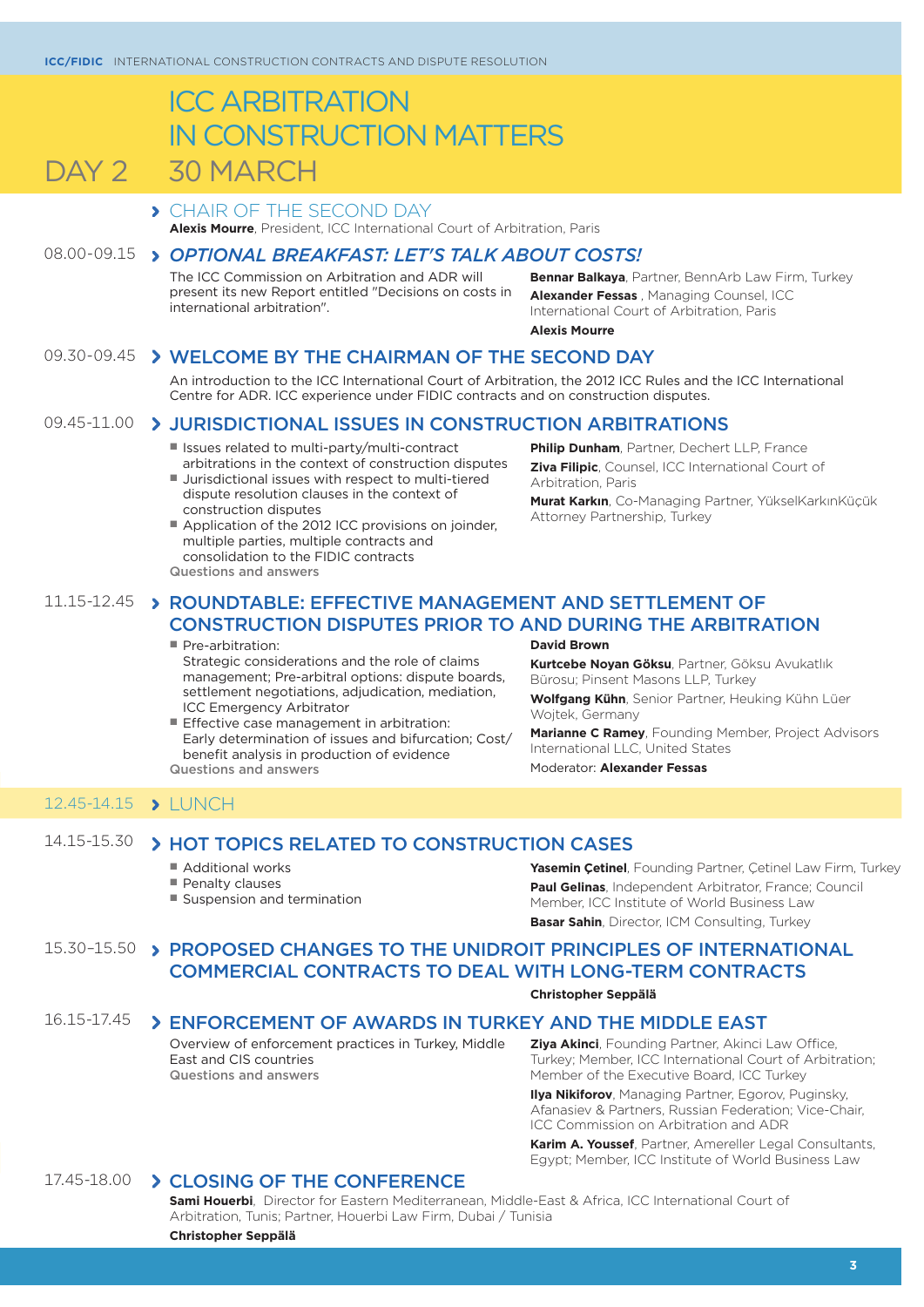# LOGISTICAL NOTE

#### **> DATES**

29-30 MARCH 2016

## **> VENUE**

Park Bosphorus Hotel Istanbul, Gumussuyu Mah. Inonu Cad. No:8, 34437, Istanbul, Turkey

#### **> REGISTRATION FEES**

| <b>EARLY BIRD RATE UNTIL 29 JANUARY 2016</b> |                    | €690 |
|----------------------------------------------|--------------------|------|
| AFTER 29 JANUARY 2016                        | <b>ICC MEMBERS</b> | €792 |
|                                              | NON-MEMBERS        | €990 |

*VAT exemption — French Tax Code, Article 259A5°*

Registration fees include all conference documentation, coffee breaks, lunches and a cocktail reception.

## SPECIAL DISCOUNTS

ICC Members may benefit from an extra 5% discount. Please contact your local NC to obtain your discount code.

Group rates: Register five persons from the same company and pay for four.

In-house Counsel, full time Academics, Government representatives may benefit from a 30% discount. Please contact events@iccwbo.org for more details.

### **> HOW TO REGISTER**

Easier and faster: register online (secured payment by credit card) at www.iccevents.org

Or return the registration form indicating method of payment to:

**E** events@iccwbo.org

**T** +33 (0)1 49 53 28 67 **F** +33 (0)1 49 53 30 30

ICC Services, Training and Conferences, 33-43 avenue du Président Wilson, 75116 Paris, France

Registration will be confirmed upon receipt of the registration form and registration fees. To benefit from early bird rates, please note that ICC Services must receive the payment before the deadline.

## **> TRAVEL AND ACCOMMODATION**

Travel and hotel expenses are not included.

Participants are responsible for making their own travel arrangements and hotel reservations. A hotel reservation form/unique group code for online reservations at the Park Bosphorus Hotel, with which ICC has negotiated preferential rates of €165 or €185 (+8% VAT) will be sent upon receipt of the registration form and registration fees. Please note that the number of rooms reserved with the ICC rate is limited. As they will be distributed on a "first-come, first-served" basis, we recommend that you make your reservation ASAP. All room reservations must be guaranteed by a credit card.

The pre-reservation cut-off date is 29 February 2016. Hotel reservations received after 29 February will be accepted on a space and/or rate available basis only.

#### **> VISA**

We are able to dispatch visa invitation letters to support your visa application only after receipt of registration and full payment of your registration fees.

### WORKING LANGUAGE

English.

## **> CREDITS AND HOURS**

ICC Training and Conferences is eligible for CLE credit under New York's approved jurisdiction procedures, is a State Bar of **California** approved MCLE provider and is accredited by the Bar Standards Board to provide CPD for barristers at the Bar of England and Wales. French Bars: This training has been sent for CNB approval. Lawyers practising in France may apply for the reimbursement of this course before the FIFPL (Fonds Interprofessionnel de Formation des Professionnels Libéraux), subject to terms and conditions.

### PARTNERSHIP OPPORTUNITIES

This conference offers you an unrivaled opportunity to build worldwide partnerships. Partnering will get you visibility with the major decision makers in global business and/or within the international construction network. For sponsorship information please contact Luz Rodriguez at: luz.rodriguez@iccwbo.org. For supporter/media partner information, please contact Aisling Achoun at: aisling.achoun@iccwbo.org.

## CANCELLATION POLICY

50% of the registration fee will be refunded if notice of cancellation is received in writing before 26 February 2016. Cancellations after this date are not refundable. Subject to agreement from ICC Training and Conferences prior to the event, the registration may be transferred to another person from the same company or organization at no extra charge. Updated registration information will be required.

Please note that ICC Services reserves the right to cancel this event or to make minor alterations to the content and timing of the programme or to the identity of the speakers. In the unlikely event of cancellation, delegates will be offered a full refund. ICC Services will not, however, be held responsible for any related expense incurred by the participant.

### **> DISCLAIMER**

The photos and audiovisual recordings taken at this meeting/event may be used and published by ICC, its subsidiaries or affiliates, for informational or promotional purposes in printed materials or online, including on ICC websites and in social media. Participation in the meeting/event implies agreement to such use of photos or audiovisual recordings in which the participant may appear unless ICC Services receives written notification to the contrary.